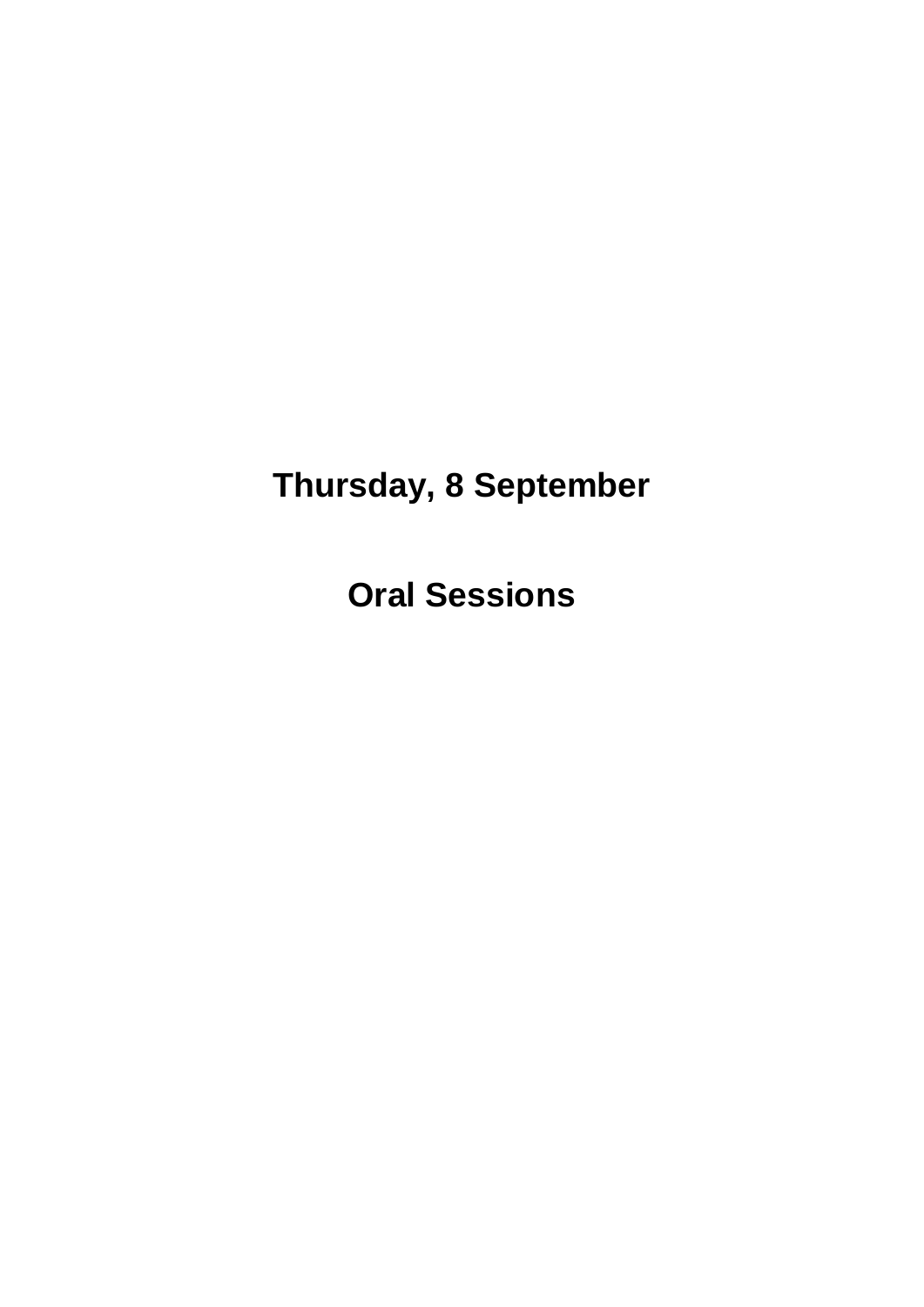|                                          | Date: Thursday, 08/Sept/2022                                         |                                                                  |                                                                              |
|------------------------------------------|----------------------------------------------------------------------|------------------------------------------------------------------|------------------------------------------------------------------------------|
| 9:00am<br>10:20am                        | <b>OS-09: ESD</b><br>Location: G1                                    | <b>OS-13A: Computational</b><br>electromagnetics<br>Location: G2 | OS-15: Automotive<br>Location: G3                                            |
| 10:20am                                  | F-04A: Coffe break<br>Location: Exhibition Area                      |                                                                  |                                                                              |
| 10:50am<br>10:50am                       | OS-10: Lightning                                                     | <b>OS-13B: Computational</b>                                     | OS-16: Electric vehicles                                                     |
| 12:10pm                                  | Location: G1                                                         | electromagnetics<br>Location: G2                                 | Location: G3                                                                 |
| 12:30pm<br>2:30 <sub>pm</sub>            | L-04: Lunch break<br>Location: Restaurant Area                       |                                                                  |                                                                              |
| 2:30pm<br>3:50 <sub>pm</sub>             | <b>OS-11: EMP</b><br>Location: G1                                    | <b>OS-13C: Computational</b><br>electromagnetics<br>Location: G2 | OS-17: EMC in automotive, aircraft<br>and space applications<br>Location: G3 |
| 3:50 <sub>pm</sub><br>4:20 <sub>pm</sub> | F-04B: Coffe break<br>Location: Exhibition Area                      |                                                                  |                                                                              |
| 4:20pm<br>5:40pm                         | OS-12: Advanced materials and<br>harmonic distortion<br>Location: G1 | <b>OS-14: Power Electronics</b><br>Location: G2                  | OS-18: EMF, EMI and VSWR<br>measurements<br>Location: G3                     |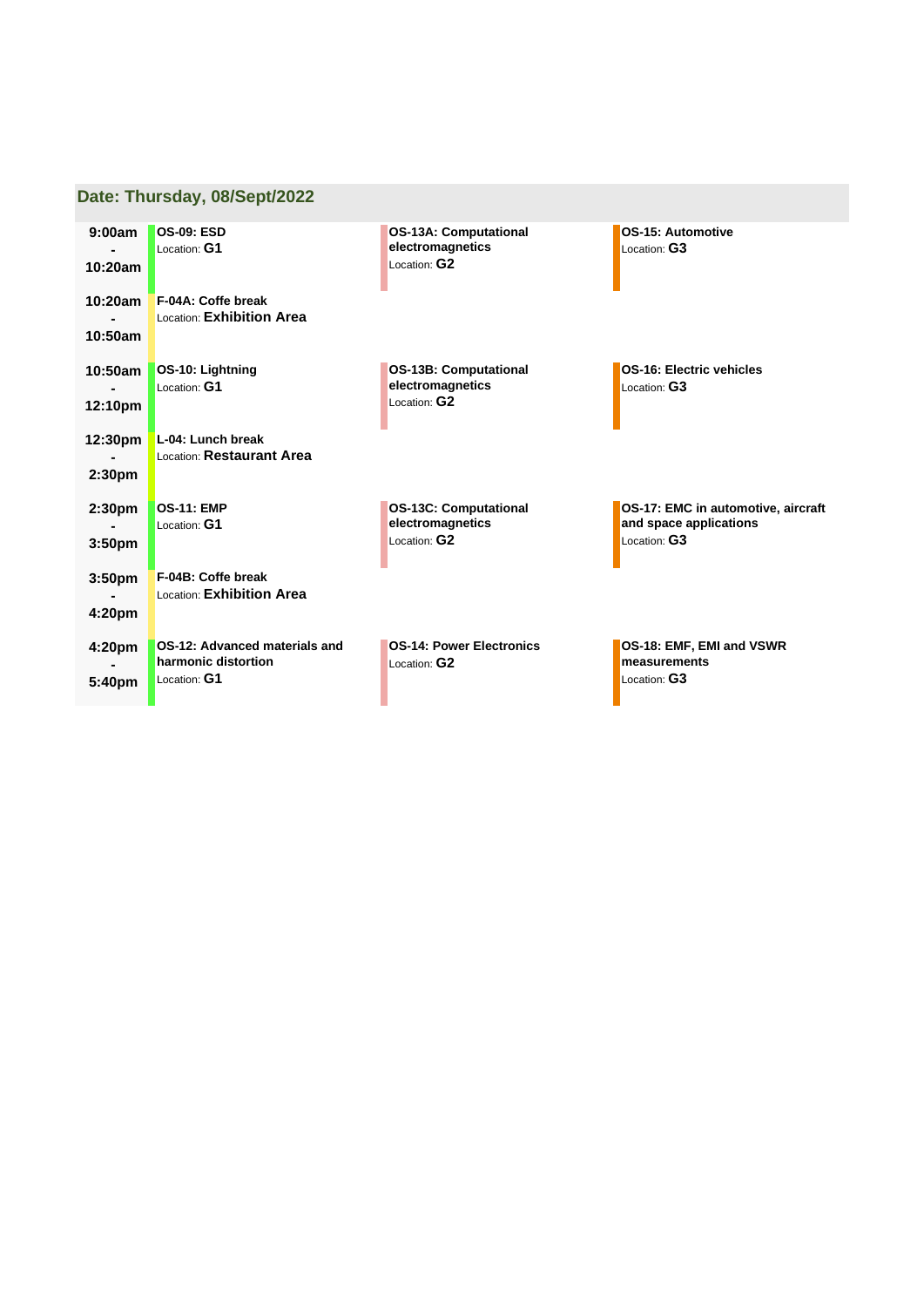| <b>Session</b>                                                                                                                                                                                                                                                                                                                                                            |
|---------------------------------------------------------------------------------------------------------------------------------------------------------------------------------------------------------------------------------------------------------------------------------------------------------------------------------------------------------------------------|
| <b>OS-09: ESD</b>                                                                                                                                                                                                                                                                                                                                                         |
| Location: G1<br>Time:                                                                                                                                                                                                                                                                                                                                                     |
| Thursday, 08/Sept/2022:<br>9:00am - 10:20am                                                                                                                                                                                                                                                                                                                               |
| <b>Presentations</b>                                                                                                                                                                                                                                                                                                                                                      |
|                                                                                                                                                                                                                                                                                                                                                                           |
| A fast and efficient Model Extraction Method to predict the Transient Response of ESD Protection<br><b>Devices</b>                                                                                                                                                                                                                                                        |
| François Ruffat <sup>1</sup> , Fabrice Caignet <sup>1</sup> , Alexandre Boyer <sup>1</sup> , Fabien Escudié <sup>2</sup> , Guillaume Mejecaze <sup>2</sup> , Frédéric Puybaret <sup>2</sup><br><sup>1</sup> LAAS-CNRS, France, <sup>2</sup> CEA-Gramat, France                                                                                                            |
| <b>Wearable ESD Occurrence Rate Detection with Voltage Level Estimation</b>                                                                                                                                                                                                                                                                                               |
| Gabriel Fellner <sup>1</sup> , David Johannes Pommerenke <sup>1,2</sup> , Seyed Mostafa Mousavi <sup>1</sup> , Amin Pak <sup>1,2</sup> , Matthias Wintersteller <sup>1</sup> ,                                                                                                                                                                                            |
| Christoph Koger <sup>1</sup> , Satyajeet Shinde <sup>3</sup> , Michael Hillstrom <sup>3</sup><br><sup>1</sup> Graz University of Technology, Austria; <sup>2</sup> SAL GEMC lab, Austria; <sup>3</sup> Apple Inc., Cupertino, USA                                                                                                                                         |
|                                                                                                                                                                                                                                                                                                                                                                           |
| <b>Quantification of ESD Pulses Caused by Collision of Objects</b><br>Gabriel Fellner <sup>1</sup> , Amin Pak <sup>1,2</sup> , Seyed Mostafa Mousavi <sup>1</sup> , Christoph Koger <sup>1</sup> , Ali Khorrami <sup>3</sup> , David Pommerenke <sup>1,2</sup><br><sup>1</sup> Graz University of Technology, Austria; <sup>2</sup> SAL, Austria; <sup>3</sup> Apple Inc. |
| A Comparative Study on The Effects of PCB Traces, External Components and Hot-Plug Protection                                                                                                                                                                                                                                                                             |
| <b>Architectures During DPI Simulations on BMS IC With a Predictive Analytical Model</b><br>Badr Guendouz <sup>1,3</sup> , Kamel Abouda <sup>2</sup> , Alexandre Boyer <sup>3</sup> , Sonia Ben Dhia <sup>3</sup> , Hiba Mediouni <sup>2</sup> , Jérôme Dietsch <sup>4</sup>                                                                                              |
| <sup>1</sup> BMS/EMC-ESD Team, NXP Semiconductors, France, LAAS-CNRS,Univ. de Toulouse, INSA, UPS, LAAS; <sup>2</sup> BMS/EMC-ESD                                                                                                                                                                                                                                         |
| Teams, NXP Semiconductors, France; <sup>3</sup> LAAS-CNRS, Univ. de Toulouse, INSA, UPS, LAAS; <sup>4</sup> BMS/System Architecture team,<br><b>NXP Semiconductors. France</b>                                                                                                                                                                                            |
|                                                                                                                                                                                                                                                                                                                                                                           |
| <b>Session</b>                                                                                                                                                                                                                                                                                                                                                            |
| <b>OS-13A: Computational electromagnetics</b>                                                                                                                                                                                                                                                                                                                             |
| Location: G <sub>2</sub><br>Time:                                                                                                                                                                                                                                                                                                                                         |
| Thursday, 08/Sept/2022:<br>9:00am - 10:20am                                                                                                                                                                                                                                                                                                                               |
| <b>Presentations</b>                                                                                                                                                                                                                                                                                                                                                      |
|                                                                                                                                                                                                                                                                                                                                                                           |
| <b>Conformal FDTD Simulation of Vibrating Intrinsic Reverberation Chambers</b><br>Florian MAHIDDINI, Guillaume ANDRIEU, Christophe GUIFFAUT, Nicolas BUI<br>XLIM, France                                                                                                                                                                                                  |
| Exact-Kernel Thin-Wire MoM with Geometric Representation by Bézier Curves                                                                                                                                                                                                                                                                                                 |
| Thomas Rylander <sup>1</sup> , Matthys M. Botha <sup>2</sup>                                                                                                                                                                                                                                                                                                              |
| <sup>1</sup> Chalmers University of Technology, Sweden; <sup>2</sup> Stellenbosch University                                                                                                                                                                                                                                                                              |
| On the Decoupling of Integrals in the Surface PEEC Method                                                                                                                                                                                                                                                                                                                 |
| Maria De Lauretis <sup>1</sup> , Elena Haller <sup>2</sup> , Daniele Romano <sup>3</sup> , Giulio Antonini <sup>3</sup> , Jonas Ekman <sup>1</sup> , Ivana Kovacevic-Badstubner <sup>4</sup> ,                                                                                                                                                                            |
| Ulrike Grossner <sup>4</sup><br><sup>1</sup> Luleå Univerisity of Technology, Sweden; <sup>2</sup> Halmstad University, Sweden; <sup>3</sup> University of L'Aquila, Italy; <sup>4</sup> ETH Zurich,<br>Switzerland                                                                                                                                                       |
| Suppression of Power-Bus Resonance and Unintentional Radiation by Lossy Resonator Filter                                                                                                                                                                                                                                                                                  |
| Sho Kanao, Shuhei Kodama, Kengo lokibe, Yoshitaka Toyota<br>Okayama University, Japan                                                                                                                                                                                                                                                                                     |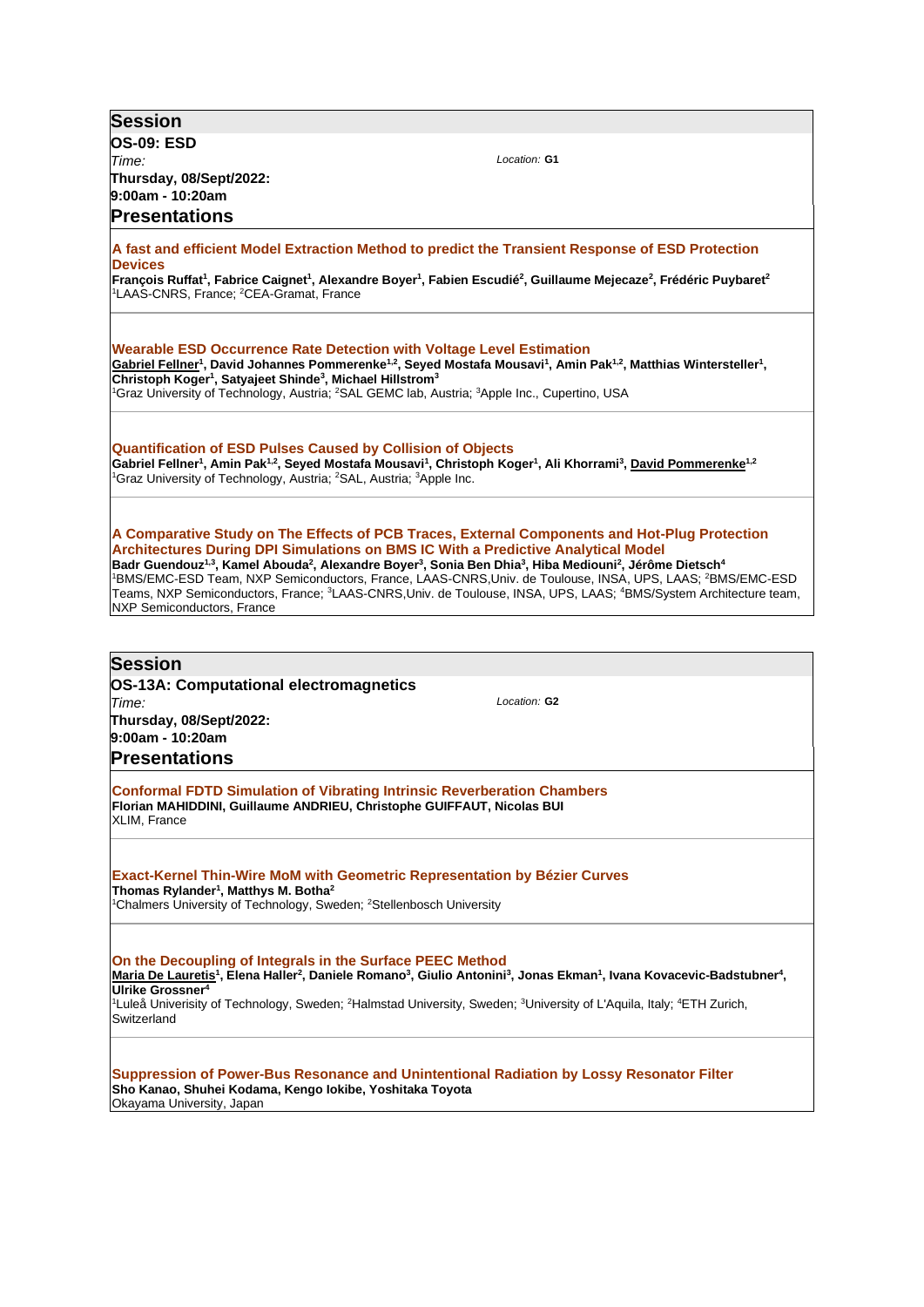| <b>Session</b>                                                                                                                                                                                                                                                                                                                                                                                                                                                                                                                                                                                                                                            |
|-----------------------------------------------------------------------------------------------------------------------------------------------------------------------------------------------------------------------------------------------------------------------------------------------------------------------------------------------------------------------------------------------------------------------------------------------------------------------------------------------------------------------------------------------------------------------------------------------------------------------------------------------------------|
| <b>OS-15: Automotive</b>                                                                                                                                                                                                                                                                                                                                                                                                                                                                                                                                                                                                                                  |
| Location: G3<br>Time:                                                                                                                                                                                                                                                                                                                                                                                                                                                                                                                                                                                                                                     |
| Thursday, 08/Sept/2022:                                                                                                                                                                                                                                                                                                                                                                                                                                                                                                                                                                                                                                   |
| 9:00am - 10:20am                                                                                                                                                                                                                                                                                                                                                                                                                                                                                                                                                                                                                                          |
| <b>Presentations</b>                                                                                                                                                                                                                                                                                                                                                                                                                                                                                                                                                                                                                                      |
| <b>Opportunities for Intentional Interference with Automotive Radars Using Commercial Sensors</b><br>Alastair Ruddle, Douglas Ruddle, Jaspal Singh, Richard Blachford<br>HORIBA MIRA Limited, United Kingdom                                                                                                                                                                                                                                                                                                                                                                                                                                              |
| Analys is of the Power Coupling Between an Antenna and a Device Under Test in a MSRC to Replace On-<br>board Immunity Tests of Automotive Equipment<br>BULE MBO Clovis <sup>1,2</sup> , KLINGLER Marco <sup>1</sup> , PICHON Lionel <sup>2</sup> , BENSETTI Mohamed <sup>2</sup><br><sup>1</sup> Stellantis, Centre technique de Vélizy, route de Gisy, 78943 Vélizy-Villacoublay; <sup>2</sup> Université Paris-Saclay, CentraleSupélec,<br>CNRS, Laboratoire de Génie Electrique et Electronique de Paris, 91192, Gif-sur-Yvette, France. Sorbonne Université, CNRS,<br>Laboratoire de Génie Electrique et Electronique de Paris, 75252, Paris, France. |
| Analytical Method to Estimate Radiated Magnetic Field Emissions in Automotive Electric Drives<br>Madhavi Dhara, Guido A. Rasek<br>Valeo Siemens eAutomotive Germany GmbH, Germany                                                                                                                                                                                                                                                                                                                                                                                                                                                                         |
| Integrated EMI Detector as Essential Safety Mechanism in Automotive Sensor Applications<br>Dieter Joos<br>onsemi, Belgium                                                                                                                                                                                                                                                                                                                                                                                                                                                                                                                                 |
| <b>Session</b>                                                                                                                                                                                                                                                                                                                                                                                                                                                                                                                                                                                                                                            |
| OS-10: Lightning                                                                                                                                                                                                                                                                                                                                                                                                                                                                                                                                                                                                                                          |
| Time:<br>Location: G1                                                                                                                                                                                                                                                                                                                                                                                                                                                                                                                                                                                                                                     |
| Thursday, 08/Sept/2022:                                                                                                                                                                                                                                                                                                                                                                                                                                                                                                                                                                                                                                   |
| 10:50am - 12:10pm                                                                                                                                                                                                                                                                                                                                                                                                                                                                                                                                                                                                                                         |
| <b>Presentations</b>                                                                                                                                                                                                                                                                                                                                                                                                                                                                                                                                                                                                                                      |
| Distribution of the current from lightning in Sweden<br>Rebecca Persson <sup>1</sup> , Per Westerlund <sup>2</sup> , Mahbubur Rahman <sup>1</sup> , Milan Radosavljevic <sup>3</sup> , Stefan Ståhl <sup>4</sup><br><sup>1</sup> Uppsala University; <sup>2</sup> Luleå University of Technology; <sup>3</sup> Svenska kraftnät; <sup>4</sup> SMHI                                                                                                                                                                                                                                                                                                        |
| Impact of IEMI pulses on a barometric sensor<br>Louis Cesbron Lavau <sup>1</sup> , Michael Suhrke <sup>1</sup> , Peter Knott <sup>2,3</sup><br><sup>1</sup> Fraunhofer INT, Germany; <sup>2</sup> Fraunhofer FHR, Germany; <sup>3</sup> RWTH Aachen, Germany                                                                                                                                                                                                                                                                                                                                                                                              |
| Effects of EMC filter topologies on the destruction senarios of SMPS under high current interference<br>pulses<br>Laurine CUROS <sup>1,2</sup> , Guillaume MEJECAZE <sup>1</sup> , Tristan DUBOIS <sup>2</sup> , Frédéric PUYBARET <sup>1</sup> , Jean-Michel VINASSA <sup>2</sup><br><sup>1</sup> CEA, DAM, CEA-Gramat; <sup>2</sup> Univ. Bordeaux, CNRS, Bordeaux INP, IMS UMR 5218                                                                                                                                                                                                                                                                    |
| New Probe Design for Hardware Characterization by ElectroMagnetic Fault Injection<br>Clément Gaine <sup>1</sup> , Driss Aboulkassimi <sup>1</sup> , Jean-Pierre Nikolovski <sup>1</sup> , Jean-Max Dutertre <sup>2</sup><br><sup>1</sup> Univ. Grenoble Alpes, CEA, LETI, MINATEC Campus, F-38054 Grenoble, France; <sup>2</sup> Mines Saint-Etienne, CEA-Tech, Centre<br>CMP, F-13541 Gardanne France                                                                                                                                                                                                                                                    |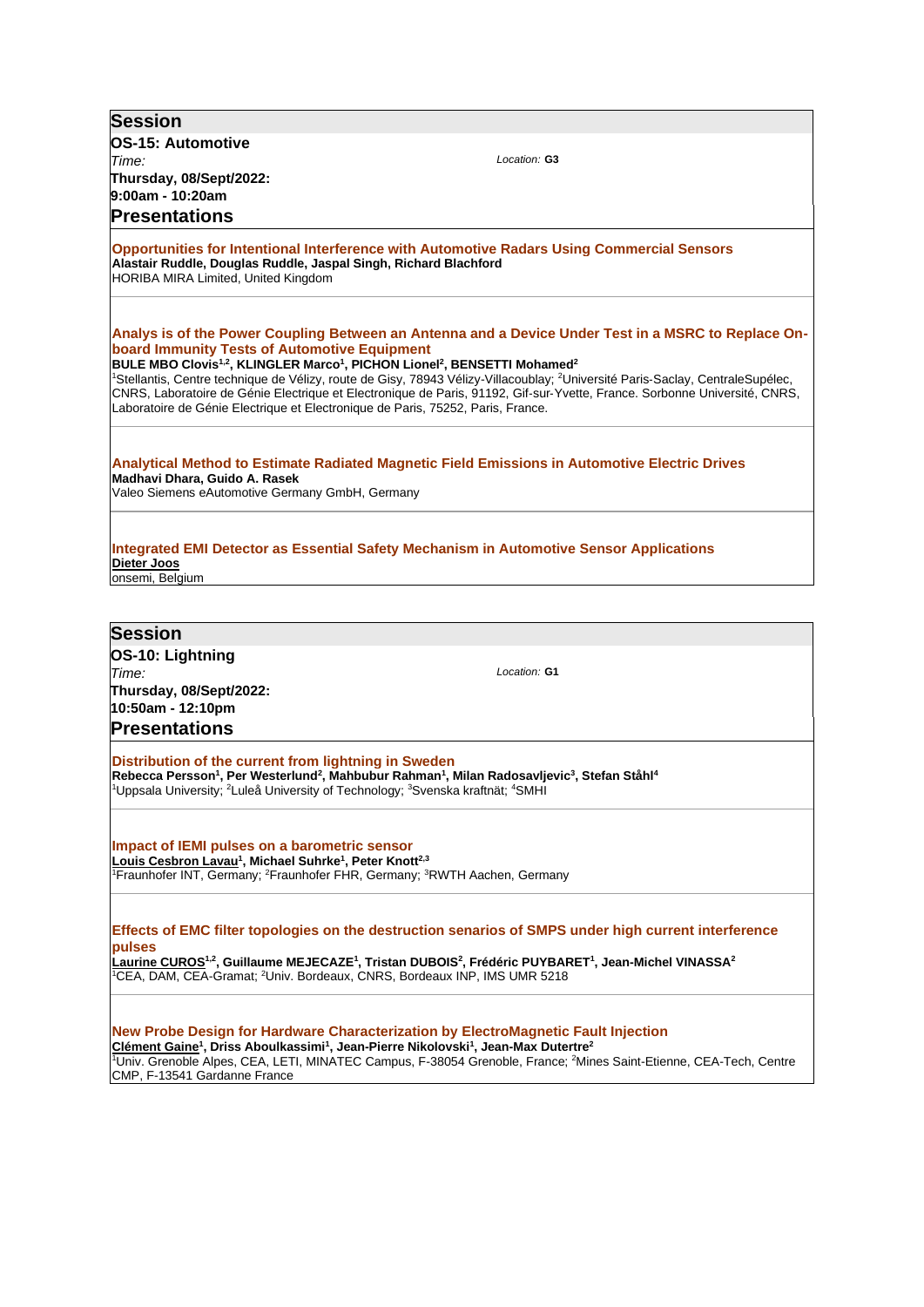**Session OS-13B: Computational electromagnetics** *Time:*  **Thursday, 08/Sept/2022: 10:50am - 12:10pm** *Location:* **G2 Presentations Co-simulation of Circuit/Circuit type Solvers for EMC Applications Using a New Relaxation Method Amadou Bayaghiou DIALLO1,2, Christian VOLLAIRE<sup>1</sup> , Mohamed BENSETTI<sup>2</sup> , Lionel PICHON<sup>2</sup> , Arnaud BREARD<sup>1</sup>** <sup>1</sup>Univ Lyon, Ecole Centrale de Lyon, INSA Lyon, Université Claude Bernard Lyon 1, CNRS, Ampère, UMR 5005, Ecully, France; <sup>2</sup>GeePs – Group of electrical engineering - Paris, UMR CNRS 8507, CentraleSupélec, Université Paris-Saclay, Sorbonne Université, 3 & 11 rue Joliot-Curie, Plateau de Moulon 91192 Gif-sur-Yvette, France **Measurement-Based Modeling of PCB-to-Coaxial Cable Transition for 3D Electromagnetic Simulation by Equivalent Circuit Assisted De-Embedding Herbert Hackl<sup>1</sup> , Bernhard Auinger<sup>1</sup> , Mate Kovacs<sup>2</sup> , Andreas Wagner<sup>2</sup> , Christian Stockreiter<sup>2</sup>** <sup>1</sup>Silicon Austria Labs GmbH, Austria; <sup>2</sup>ams osram group, Austria **Density-based Topology Optimization for Conductor Pattern Design with Improved Impedance Boundary Condition Katsuya Nomura** Kwansei Gakuin University, Japan **Accelerated Modal Network Synthesis for Arbitrary Interconnection Structures Through a Model-Order Reduction by a Static-Mode Extraction Hannes Schreiber, Marco Leone** Otto-von-Guericke University Magdeburg, Germany **Session OS-16: Electric vehicles** *Time:*  **Thursday, 08/Sept/2022: 10:50am - 12:10pm** *Location:* **G3 Presentations Investigation of Ground Impedances effecting EMC during Charging Operations of Electric Vehicles Inti Runa Supa Stölben<sup>1</sup> , Jonas Bertelmann<sup>1</sup> , Michael Beltle<sup>1</sup> , Stefan Tenbohlen<sup>1</sup> , Christian Bersch<sup>2</sup> , Konstantin Spanos<sup>2</sup>** <sup>1</sup>University of Stuttgart, Germany; <sup>2</sup>Robert Bosch GmbH, Germany **Experimental Investigation on Magnetic Field Emissions of Wireless Power Transfer Vehicle Charging Systems Sebastian Jeschke, Michael Kleinen, Marcel Olbrich, Jörg Bärenfänger** EMC Test NRW GmbH, Germany **Flexible Numerical Evaluation of Human Head Exposure to a Transmitter Coil For Wireless Power Transfer at 13.56 MHz Hamideh Esmaeili, Cheng Yang, Christian Schuster** Hamburg University of Technology, Germany **Inverter Interference on Charging Communication System during 400 V DC Charging of Vehicle Lennart Hasselgren<sup>1</sup> , Georgios Mademlis<sup>2</sup> , Åke Lindbeck<sup>2</sup> , Oskar Dahl<sup>2</sup>**

<sup>1</sup>EMC Services, Sweden; <sup>2</sup>Volvo Cars Corporation, Sweden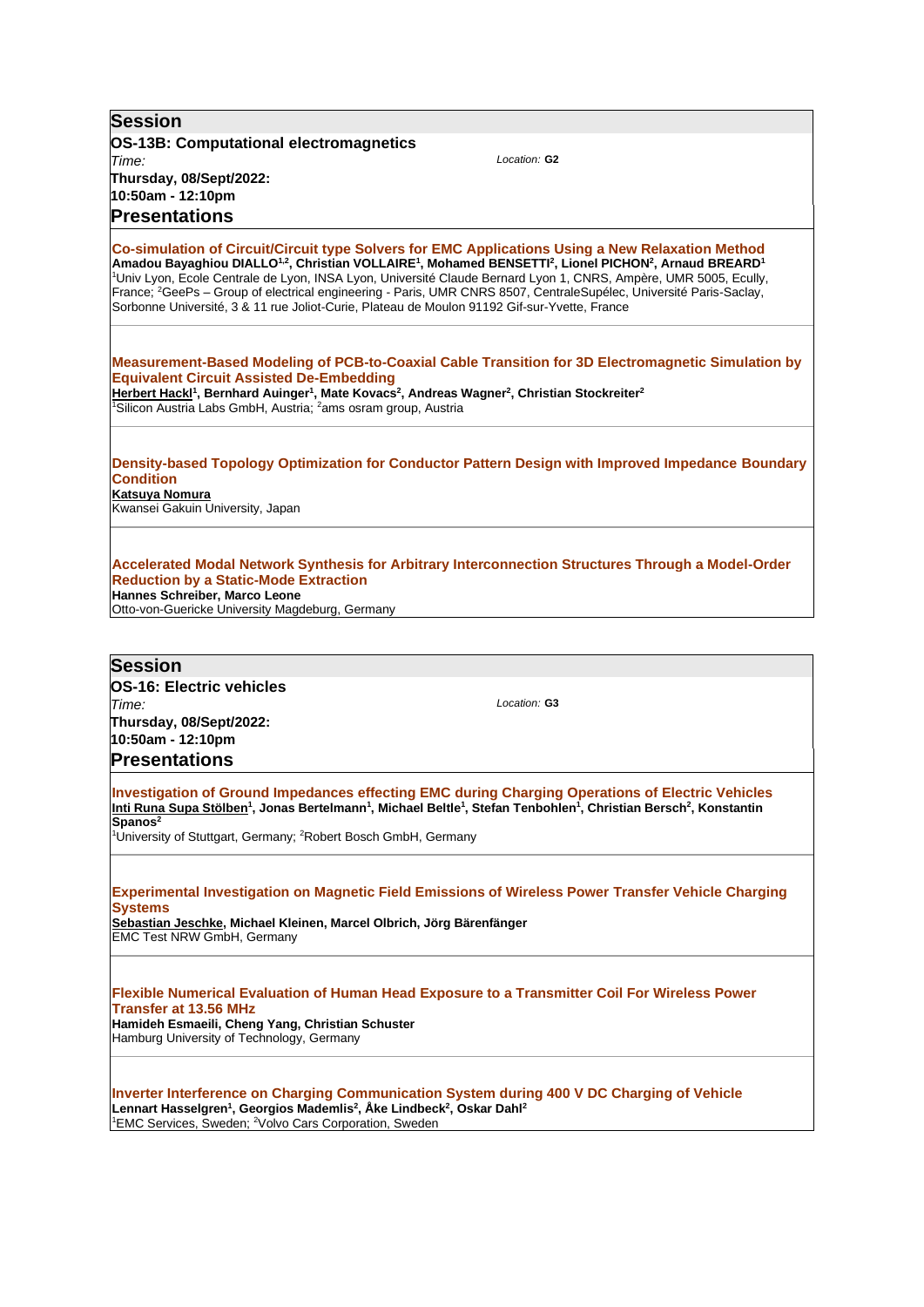| <b>Session</b>                                                                                                                                                                                                                                                                                                                                                                                                                                                                                                                                                   |
|------------------------------------------------------------------------------------------------------------------------------------------------------------------------------------------------------------------------------------------------------------------------------------------------------------------------------------------------------------------------------------------------------------------------------------------------------------------------------------------------------------------------------------------------------------------|
| <b>OS-11: EMP</b>                                                                                                                                                                                                                                                                                                                                                                                                                                                                                                                                                |
| Location: G1<br>Time:                                                                                                                                                                                                                                                                                                                                                                                                                                                                                                                                            |
| Thursday, 08/Sept/2022:                                                                                                                                                                                                                                                                                                                                                                                                                                                                                                                                          |
| 2:30pm - 3:50pm                                                                                                                                                                                                                                                                                                                                                                                                                                                                                                                                                  |
| <b>Presentations</b>                                                                                                                                                                                                                                                                                                                                                                                                                                                                                                                                             |
|                                                                                                                                                                                                                                                                                                                                                                                                                                                                                                                                                                  |
| Uncertainty Propagation with an Asynchronous Temporal Co-simulation Method Applied to a<br><b>Transmission Line Network</b><br><b>Imane Massaoudi, Pierre Bonnet</b><br>Université Clermont Auvergne, Clermont Auvergne INP, CNRS, Institut Pascal, France                                                                                                                                                                                                                                                                                                       |
|                                                                                                                                                                                                                                                                                                                                                                                                                                                                                                                                                                  |
| Effectiveness of Radiofrequency Field Exposure Assessment for Vehicle Occupants Based on Empty<br><b>Vehicle Field Data and Field Reference Levels</b><br>Alastair Ruddle<br>HORIBA MIRA Limited, United Kingdom                                                                                                                                                                                                                                                                                                                                                 |
|                                                                                                                                                                                                                                                                                                                                                                                                                                                                                                                                                                  |
| <b>TEMPEST zoning for complex platforms</b><br>Frank Leferink <sup>1,2</sup> , Chris Clemens <sup>3</sup> , Hans Bergsma <sup>1</sup><br><sup>1</sup> THALES, Hengelo, the Netherlands; <sup>2</sup> University of Twente, Enschede, the Netherlands; <sup>3</sup> Ministry of the Interior and Kingdom<br><b>Relations Zoetermeer the Netherlands</b>                                                                                                                                                                                                           |
| Distance characteristics of field peak value of transient electric field caused by sphere-gap ESD using a<br>optical E-field probe<br>Ken Kawamata <sup>1</sup> , Shinobu Ishigami <sup>1</sup> , Osamu Fujiwara <sup>2</sup><br><sup>1</sup> Tohoku Gakuin University, Japan; <sup>2</sup> Nagoya Institute of Technology, Japan                                                                                                                                                                                                                                |
|                                                                                                                                                                                                                                                                                                                                                                                                                                                                                                                                                                  |
| <b>Session</b>                                                                                                                                                                                                                                                                                                                                                                                                                                                                                                                                                   |
| <b>OS-13C: Computational electromagnetics</b>                                                                                                                                                                                                                                                                                                                                                                                                                                                                                                                    |
| Location: G2<br>Time:                                                                                                                                                                                                                                                                                                                                                                                                                                                                                                                                            |
| Thursday, 08/Sept/2022:                                                                                                                                                                                                                                                                                                                                                                                                                                                                                                                                          |
| 2:30pm - 3:50pm                                                                                                                                                                                                                                                                                                                                                                                                                                                                                                                                                  |
| <b>Presentations</b>                                                                                                                                                                                                                                                                                                                                                                                                                                                                                                                                             |
| Mixed Proper Orthogonal Decomposition with Harmonic Approximation for Parameterized Order<br><b>Reduction of Electromagnetic Models</b><br>Riccardo Torchio <sup>1</sup> , Alessandro Zanco <sup>2</sup> , Francesco Lucchini <sup>3</sup> , Piergiorgio Alotto <sup>1</sup> , Stefano Grivet-Talocia <sup>2</sup><br><sup>1</sup> Università degli Studi di Padova, Dept. of Industrial Engineering; <sup>2</sup> Politecnico di Torino, Dept. of Electronics and<br>Telecommunications; <sup>3</sup> Università degli Studi di Padova, Centro Ricerche Fusione |
| <b>Modeling of a Litz Wire with Perfect Strand Pattern</b><br>Silvano Cruciani <sup>2</sup> , Tommaso Campi <sup>1</sup> , Francesca Maradei <sup>2</sup> , Mauro Feliziani <sup>1</sup><br><sup>1</sup> University of l'aquila, Italy; <sup>2</sup> La Spienza University of Rome, Italy                                                                                                                                                                                                                                                                        |
| Numerical Simulation of Field Distribution Regarding Automotive Component EMC-testing According to<br><b>ISO 11452-2</b><br>Andrea Hofer, Stefan Cecil<br>Seibersdorf Labor GmbH, Austria                                                                                                                                                                                                                                                                                                                                                                        |
| Approach to S-band Antenna Pattern Distortion generated by Spacecraft Plasma Plume<br>Alessandro Giordani, Davide Morfei, Emiliano Scione, Emanuele Ruà<br>Thales Alenia Space italia s.p.a., Italy                                                                                                                                                                                                                                                                                                                                                              |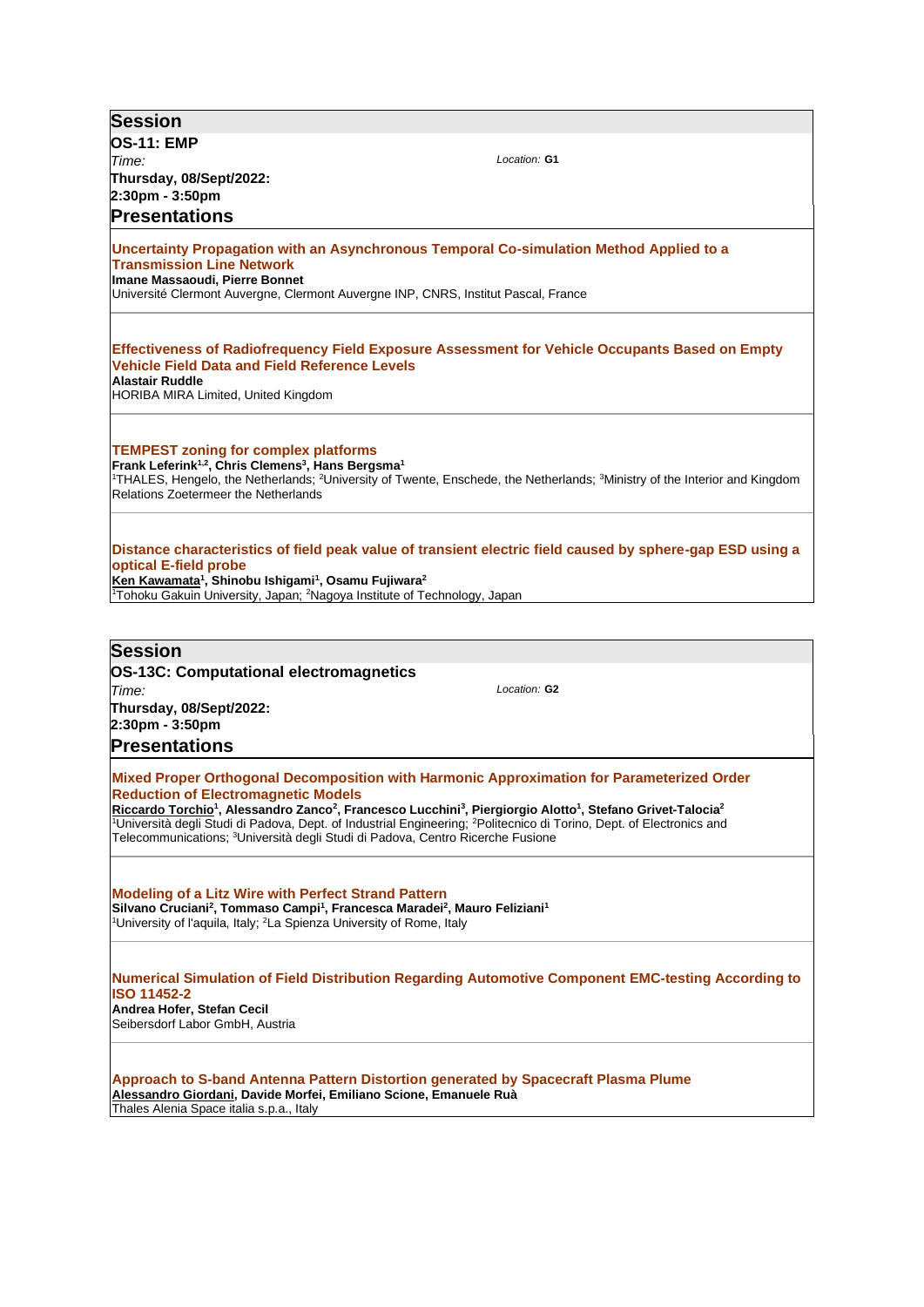| <b>Session</b>                                                                                                                                                                                                                                 |
|------------------------------------------------------------------------------------------------------------------------------------------------------------------------------------------------------------------------------------------------|
| OS-17: EMC in automotive, aircraft and space applications                                                                                                                                                                                      |
| Location: G3<br>Time:                                                                                                                                                                                                                          |
| Thursday, 08/Sept/2022:                                                                                                                                                                                                                        |
| 2:30pm - 3:50pm<br><b>Presentations</b>                                                                                                                                                                                                        |
|                                                                                                                                                                                                                                                |
| A Study on EMC Test Methods for ESD-Induced Conducted Noise through Space Structures<br>Toru KASAI <sup>1</sup> , Toshio ONIGATA <sup>2</sup><br><sup>1</sup> Japan Aerospace Exploration Agency: JAXA; <sup>2</sup> e-OHTAMA, LTD.            |
| Design of EMI Optimized Isolated DC/DC Converter for Space-based Applications<br>Patrick Koch, Johan Dijkstra, Niek Moonen<br>University of Twente, Netherlands, The                                                                           |
| Radiated emissions from power feeders for electric propulsion in aircraft<br><b>Jesper Lansink Rotgerink</b><br>Royal Netherlands Aerospace Centre, Netherlands, The                                                                           |
| Noise Source Modeling for Automotive Components Using a Wire-harness Bench<br>Noboru Maeda <sup>1</sup> , Kengo Fukunaga <sup>1</sup> , Keishi Miwa <sup>2</sup><br><sup>1</sup> SOKEN, INC.; <sup>2</sup> Toyota Motor Corporation            |
| <b>Session</b>                                                                                                                                                                                                                                 |
| OS-12: Advanced materials and harmonic distortion                                                                                                                                                                                              |
| Location: G1<br>Time:                                                                                                                                                                                                                          |
| Thursday, 08/Sept/2022:                                                                                                                                                                                                                        |
| 4:20pm - 5:40pm                                                                                                                                                                                                                                |
| <b>Presentations</b>                                                                                                                                                                                                                           |
| Predicting the EMI Induced Offset of a Differential Amplifier Stage using a Neural Network Model<br>Dominik Zupan, Daniel Kircher, Nikolaus Czepl<br>Graz University of Technology, Austria                                                    |
|                                                                                                                                                                                                                                                |
| Impact of Long Distribution Cable to the Harmonic Distortion in Indonesia Remote Microgrids<br>Ilman Sulaeman <sup>1</sup> , Niek Moonen <sup>1</sup> , Jelena Popovic <sup>1,2</sup> , Frank Leferink <sup>1,3</sup>                          |
| <sup>1</sup> University of Twente, Enschede, the Netherlands; <sup>2</sup> Klimop Energy, Deventer, the Netherlands; <sup>3</sup> Thales Nederland B.V.,<br>Hengelo, the Netherlands                                                           |
|                                                                                                                                                                                                                                                |
| Broadband Effective Dielectric Permittivity of Heterogeneous 3D Printed PLA Structures<br>Marco A. Azpurua <sup>1,2</sup> , Marc Mateu-Mateus <sup>1</sup> , Marc Pous <sup>1,3</sup> , Marcos Quilez <sup>1</sup> , Ferran Silva <sup>1</sup> |
| <sup>1</sup> Universitat Politécnica de Catalunya, Spain; <sup>2</sup> EMC Electromagnetic BCN, S.L. (EMC Barcelona), Spain; <sup>3</sup> European Space<br>Agency, the Netherlands                                                            |
| <b>Radiation Reduction from Heatsinks by a PMC Surface</b>                                                                                                                                                                                     |

**Muhammet Hilmi Nisanci<sup>1</sup> , Francesco de Paulis<sup>2</sup>** <sup>1</sup>Sakarya University, Turkey; <sup>2</sup>University of L'Aquila, Italy